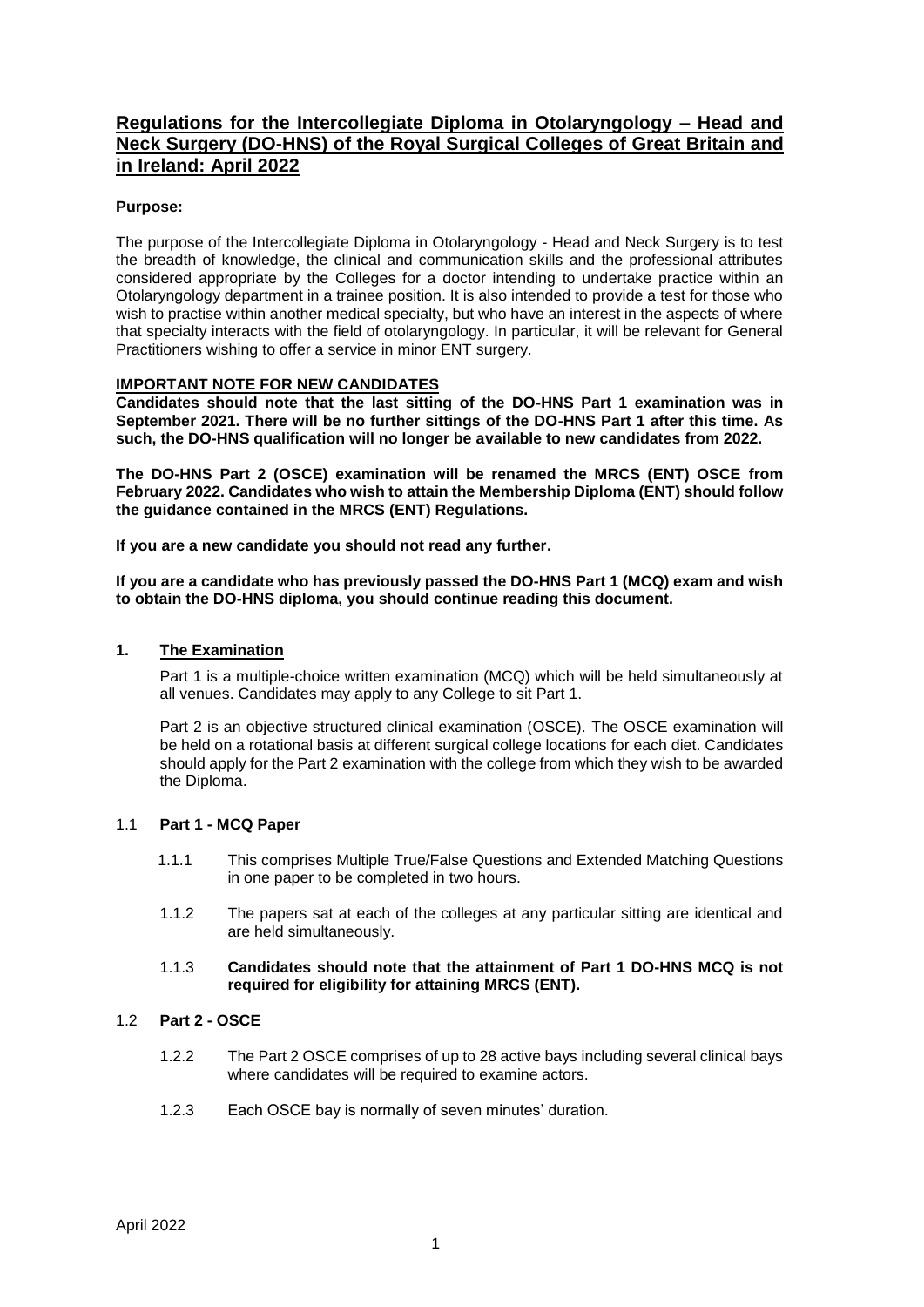- 1.2.4 To facilitate the assessment of non-verbal communication skills and interaction with the examiner and patient (or actor in the role of the patient as the case may be)*,* the Colleges will require candidates for the OSCE component to remove any clothing and/or other item which covers all, or part of, the candidate's face for the duration of the stations in question.
- 1.4 Candidates are not permitted to apply for a DO-HNS Part 2 examination when the exam sitting commencement date falls within six weeks of an examination date previously entered. This regulation is applicable across all four Surgical Colleges. Candidates who enter for an examination, with any College, within six weeks of a previous examination will forfeit their fee.
- 1.6 All parts of the examination will be conducted in English.
- 1.7 With effect from November 2013, Candidates will be entitled to a maximum of 6 attempts at the Intercollegiate DO-HNS Part 1, and a maximum of 4 attempts at the Intercollegiate DO-HNS Part 2. One additional attempt may be granted under the Additional Attempt Policy.
- 1.8 With effect from August 2014, candidates who have used 4 attempts at DO-HNS Part 2 will be permitted a further 4 attempts at MRCS Part B or 4 attempts at a combination of MRCS Part B (OSCE) and MRCS Part B (OCC – end date January 2016) or 6 attempts at MRCS B (OCC – end date January 2016) in order to achieve MRCS.
- 1.9 Candidates who have had 4 attempts at DO-HNS Part 2 for the award of the Diploma are not permitted further attempts at DO-HNS Part 2 in order to achieve MRCS (ENT).

## **2. Administration**

- 2.1 The MCQ paper is held up to three times a year. The examinations are held simultaneously at all centres.
- 2.2 The OSCE is held at one host centre up to three times a year in the UK and in Ireland. The host centre will rotate between The Royal College of Surgeons of Edinburgh, The Royal College of Surgeons of England, The Royal College of Physicians and Surgeons of Glasgow and The Royal College of Surgeons in Ireland.
- 2.3 The host centre will send out the OSCE programme to all candidates sitting in that diet.
- 2.4 The results will be issued by the College to which the candidate applied.

## **3. Entry to the Examination - Eligibility**

- 3.1 To be eligible to obtain the Intercollegiate DO-HNS, all candidates must:
	- 3.1.1 hold a primary medical qualification that is acceptable to the United Kingdom General Medical Council for **Full or Provisional Registration** or to the Medical Council in Ireland for **Full or Temporary Registration**; overseas candidates must hold a primary medical qualification acceptable to the Councils of the four Colleges; (prospective candidates who wish to check the acceptability of their medical degree should check the list of medical schools on the World Directory of Medical Schools on [http://search.wdoms.org/.](http://search.wdoms.org/) If the medical school does not appear on this list, candidates should contact the examinations department/section at the College to which they wish to apply for the examination);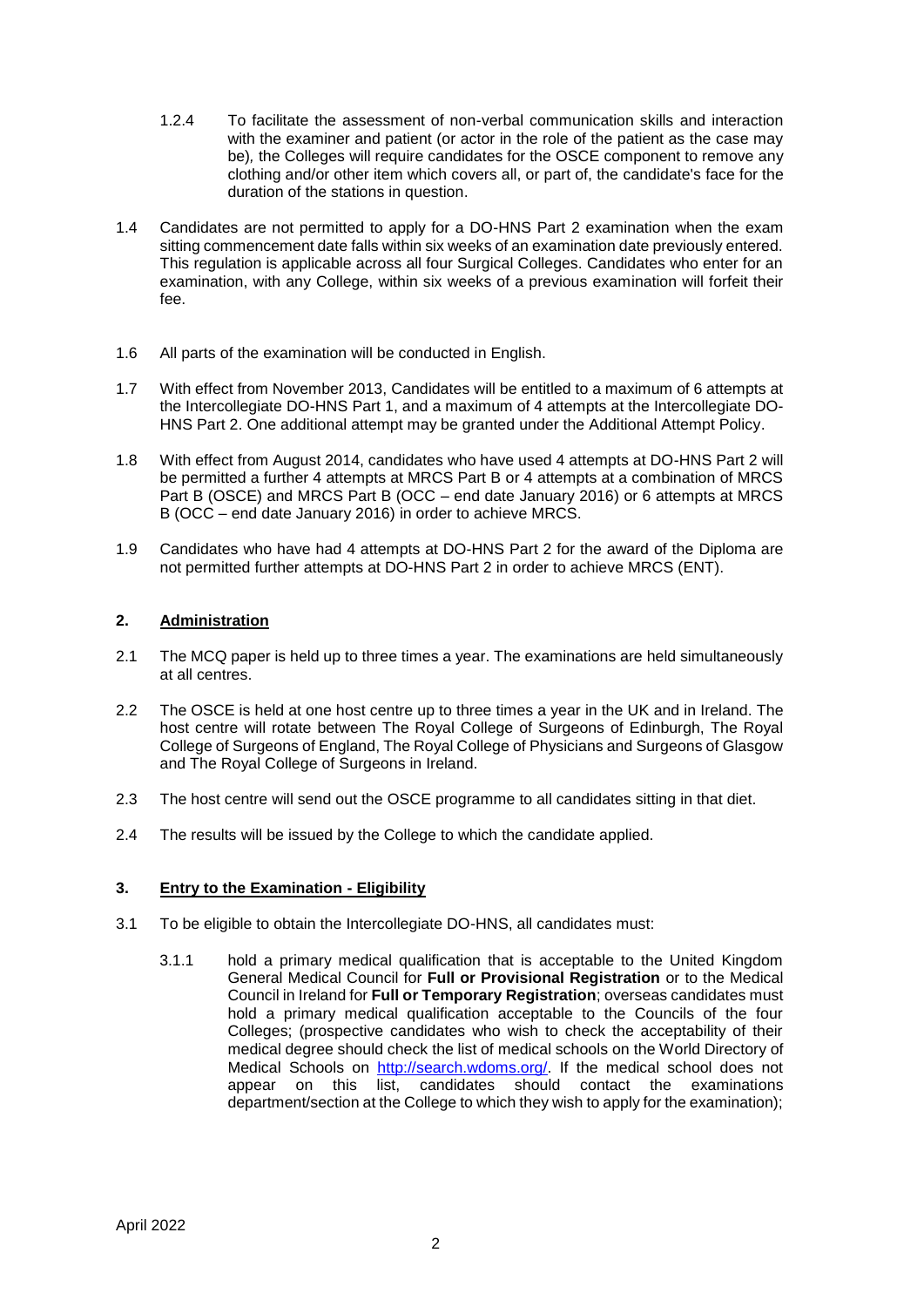3.1.2 Candidates who have been erased from the GMC register (or that of an equivalent international body) for reasons related to fitness to practise are not permitted entry to any MRCS examination.

> Candidates who are suspended from practice by the GMC (or equivalent international body) and/or their employer are not permitted to apply for entry to any MRCS examination until the suspension has been lifted.

> Candidates who are subject to any warnings, interim orders, undertakings or conditions on their practice from the GMC (or equivalent international body) and/or their employer must declare this information to the relevant College upon applying to any MRCS examination. Candidates are also required to disclose information as to why the condition or undertaking has been imposed. Any information provided may be checked with GMC (or equivalent) and/or their employer. This will be reviewed by the relevant College prior to the examination and will be taken into account in deciding whether a candidate is permitted to sit the examination. The relevant College's decision on these matters is final.

> Candidates should note that failure to declare conditions, warnings, or suspension as required:

- at the time of application
- prior to the examination date for which they have entered, or
- when applying for election to membership

will result in penalties being applied as defined in the Intercollegiate Code of Conduct and Intercollegiate Misconduct regulations.

- 3.1.3 have complied with the regulations;
- 3.1.4 have paid the examination fee.
- 3.2 **First time applicants whose names do not appear on the Registers of the UK General Medical Council or Medical Council in Ireland** must submit their original certificate (or an authenticated copy) of a primary medical qualification acceptable to the Councils of the four Colleges (see note under paragraph 3.1.1 above on checking eligibility of primary medical qualifications).
- 3.3 Candidates who pass Part 1 at a different College should forward the information required under 3.1 and 3.2 to the College from which they will receive the Diploma having passed Part 2.

## **4. Timing**

4.1 Any candidate entering any part of the DO-HNS examination under these regulations is required to pass Part 2 of the examination within seven years of passing Part 1.

#### **5. Recommendations and Advice**

5.1 It is strongly recommended that before they apply for Part 1 of the Intercollegiate DO-HNS examination candidates should have been engaged in acquiring professional knowledge and training in Otolaryngology for at least 6 months in a full-time or equivalent part–time position after acquiring their basic medical qualification.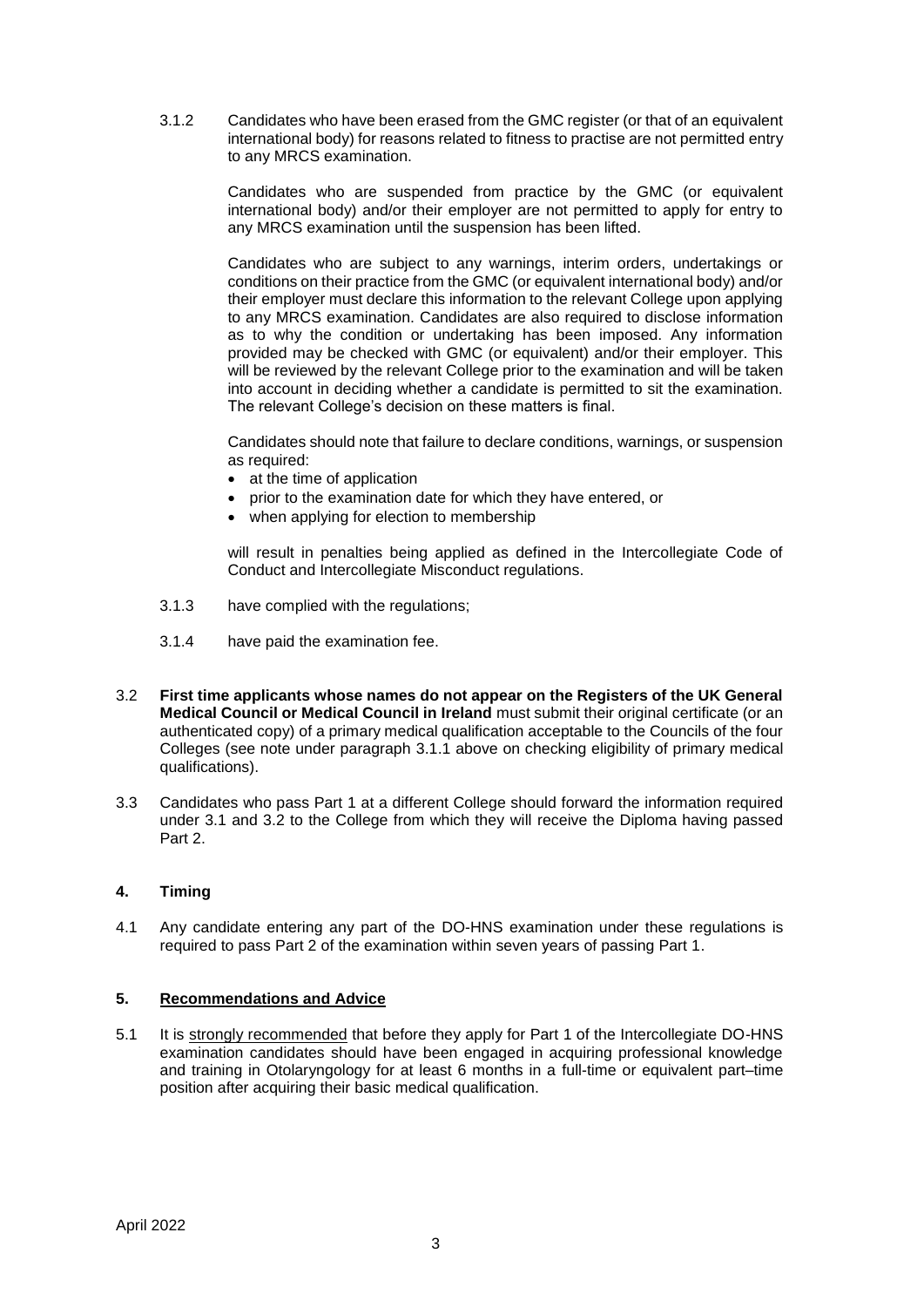- 5.2 It is strongly recommended that candidates seek the advice of their Assigned Educational Supervisor, Programme Director or equivalent, before deciding when to take any part of the examination.
- 5.3 **This Diploma should not be confused with the Membership Diploma of the Surgical Royal Colleges. On successful completion of both the MRCS Part A and the DO-HNS Part 2 examinations, candidates may, if they wish, apply for a Membership Diploma (ENT): full details are contained in the MRCS (ENT) Regulations.**

#### **6. Admission to the Examination**

- 6.1 **Candidates should consult individual College websites or contact the examinations department/section of the relevant College for details of dates and venues for examinations.** Details of the examinations department/section of each of the four Colleges are to be found at the end of these regulations.
- 6.2 **Candidates can enter any Part of the examination through any College, but may only enter with one College at each sitting.** Any candidate who has entered an examination with more than one of the four Colleges at the same sitting will forfeit the fee for each additional application.
- 6.3 Application for entry to any part of the examination must:
	- 6.3.1 be made on the appropriate (paper or electronic) application form;
	- 6.3.2 be accompanied by the examination fee which must be received in full by the relevant College before a candidate is entered for the examination;
	- 6.3.3 reach the examinations department/section of the appropriate College by the date specified in the examinations calendar. Applications received after the closing date will be returned.
- 6.4 If, exceptionally, a candidate is permitted to enter the examination without first having paid the specified examination fee and fails thereafter to pay the fee, the candidate shall not be permitted to take any further Part with any Surgical Royal College without payment of the outstanding fee or, if the unpaid fee relates to such a candidate's Final part of the examination, the relevant College reserves the right not to mark or assess that Part of the examination.

## **7. Proof of Identity**

- 7.1 Candidates must bring proof of identity to each examination. Proof of identity must be an official document, such as a current passport or driving licence that includes their name, signature and a photograph.
- 7.2 For the purposes of visual identification, any candidate sitting any examination will be required to remove any clothing and/or other item which covers all, or part of, the candidate's face. The Colleges will observe sensitivity and, in specific circumstances privacy in the visual identification of candidates.

## **8. Withdrawal from the Examination**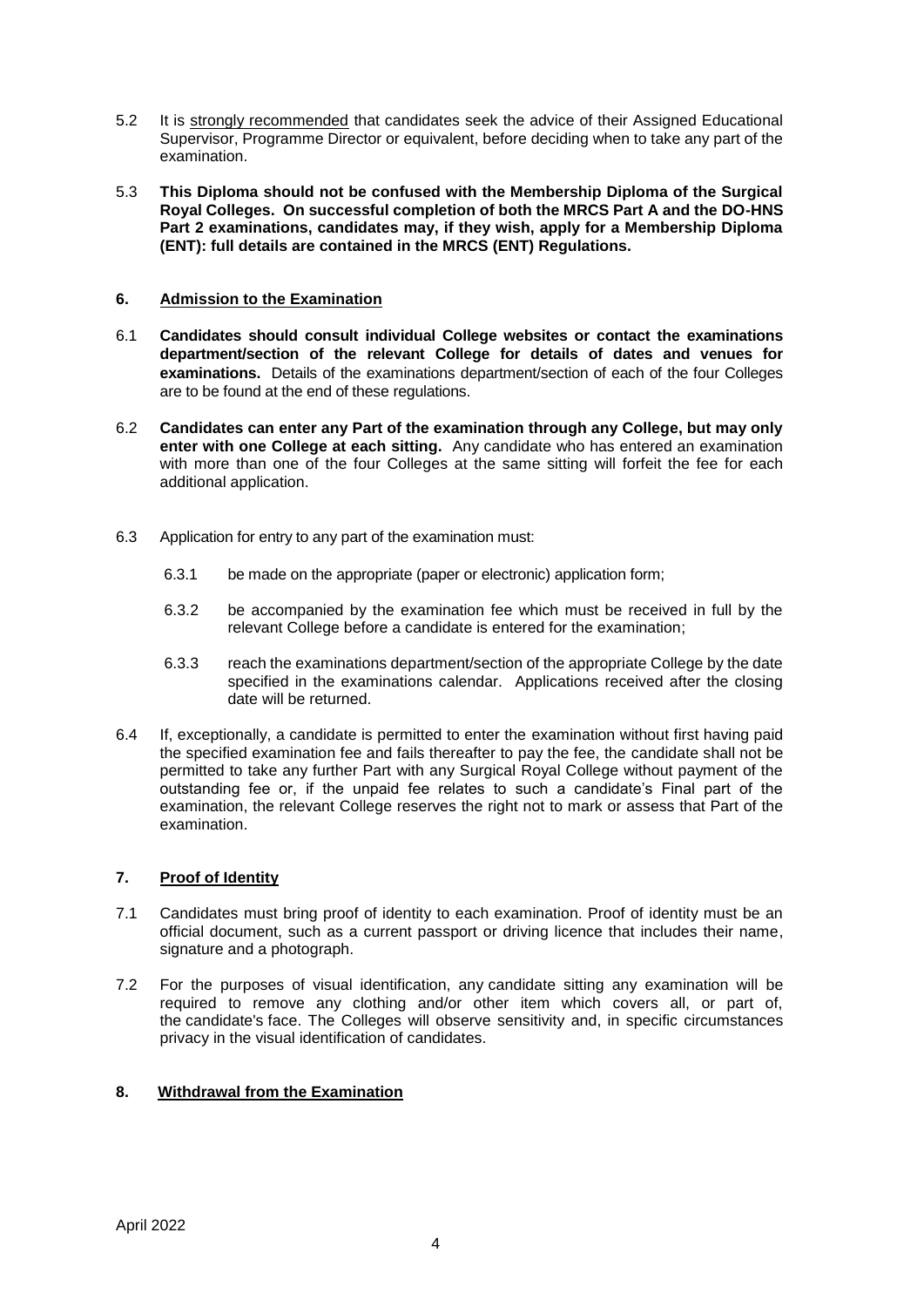- 8.1 A candidate who withdraws, in writing, an application for admission to any part of the examination may be refunded the fee paid (less an administrative fee of 20%) provided that notice of an intention to withdraw is received by the examinations department/section before the closing date by which applications are due, as shown in the examinations calendar. Refunds are not normally made to candidates who withdraw after the closing date.
- 8.2 Applications for consideration of a refund on medical grounds must be accompanied by a medical certificate. Applications for consideration of a refund on compassionate grounds must be supported by the consultant or surgical tutor responsible for training. All such applications must be submitted to the examinations department/section of the appropriate College within 14 days of the commencement of the examination.
- 8.3 The Colleges reserve the right, regardless of eligibility to take the examination, to review applications on an individual basis in exceptional circumstances. For information on pregnancy and deferral see paragraph 14.
- 8.4 Candidates with special needs should advise the appropriate College at the time of application of the nature of their needs and any assistance that they require. Requests must be supported by medical evidence (an educational psychologist's report is required for requests for extra time because of dyslexia). If appropriate, details of extra time or other allowances made by other examining bodies should be given, although the Colleges are not bound to follow these.
- 8.5 Candidates should note that the four Royal Surgical Colleges operate a 'Fit to Sit' policy; if a candidate attends and takes an examination, they are declaring themselves fit to sit the examination and they will not be able to subsequently claim that their performance was affected by mitigating circumstances. Candidates will therefore need to take responsibility for deciding in advance whether they are unwell or facing other significant mitigating circumstances.

#### **9. Results**

- 9.1 Results will be posted on the website and sent out in the post and/or by email by the examinations department/section of the College through which the candidate entered.
- 9.2 The Diploma will be issued by the College to which the candidate applied for the Part 2 examination that they passed.
- 9.3 Anonymised result data will be analysed for the purposes of standard setting, and anonymised result data may also be used for research purposes.

#### **10. Feedback**

For Part 2 of the examination all candidates will receive a breakdown of their performance. No further feedback is available.

# **11. Appeals Mechanism**

Details of the appeals process and any fees charged may be obtained from the appropriate College.

## **12. Infringement of the Regulations**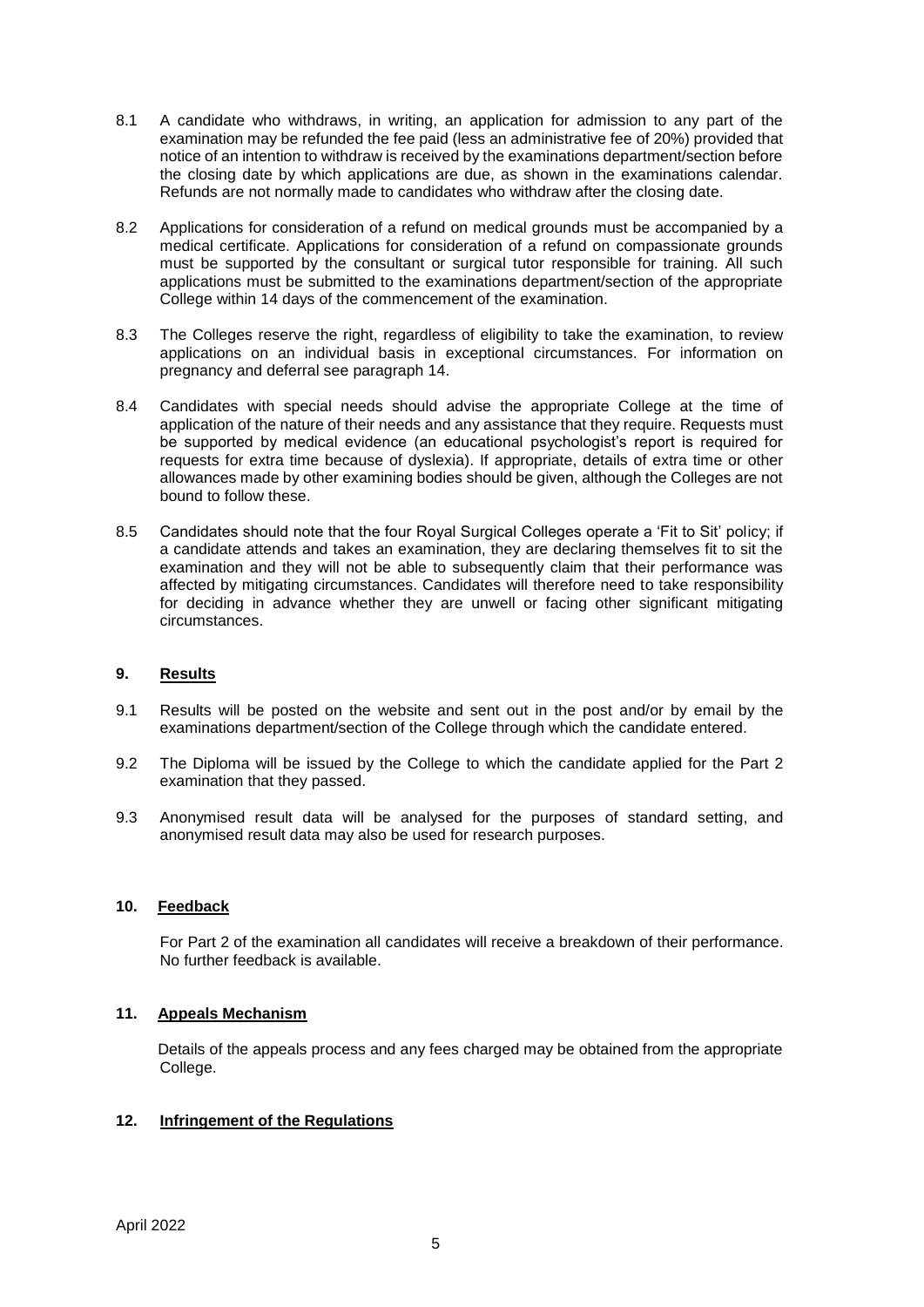The Colleges may refuse to admit to, or to proceed with, the examination of any candidate who infringes any of the regulations, or is considered by the examiners to be guilty of behaviour prejudicial to the proper management and conduct of the examination.

#### **13. Improper Conduct by Examination Candidates**

- 13.1 In the case of improper conduct of an examination candidate as defined below, the four Colleges acting jointly may impose a penalty relating to the candidate's eligibility for the relevant or future examinations. Improper conduct is defined as:
	- 13.1.1 Dishonestly obtaining or attempting to obtain entry to the examination by making false claims about eligibility for the examination or falsifying any aspects of the entry documentation.
	- 13.1.2 Obtaining or seeking to obtain unfair advantage during an examination, or inciting other candidates to do the same. Examples of unfair advantage are: having on the person any material that would give advantage in an examination once the examination has commenced (this includes electronic communication devices), communicating or attempting to communicate with another candidate once the examination has commenced, refusing to follow the instructions given by examiners or examinations staff concerning the conduct of and procedure for the examination. This list is not exhaustive.
	- 13.1.3 Removing or attempting to remove from the examination any confidential material relating to the conduct of the examination.
	- 13.1.4 Obtaining or attempting to obtain confidential information concerning the examination from an examiner or examination official.
	- 13.1.5 Passing confidential information on the content of the examination to a third party.

The list given above is not exhaustive.

13.2 If a candidate is found to have acted improperly his/her name may be reported to his/her n ational authority; the Colleges may decide that a candidate should not be allowed to procee d further with the examination.

#### **14. Notification of Pregnancy and Deferral**

- 14.1 A deferral may be permitted to any candidate supplying an appropriate medical report which satisfies the relevant College indicating that:
	- 14.1.1 The candidate has any pregnancy-related problems or illness; and/or
	- 14.1.2 The candidate's confinement is due shortly before or around the date of the examination; and/or
	- 14.1.3 The candidate has sufficient discomfort for her to consider that it will have a detrimental affect on her performance.
- 14.2 In such circumstances, a deferral will be permitted and no further fee will be required.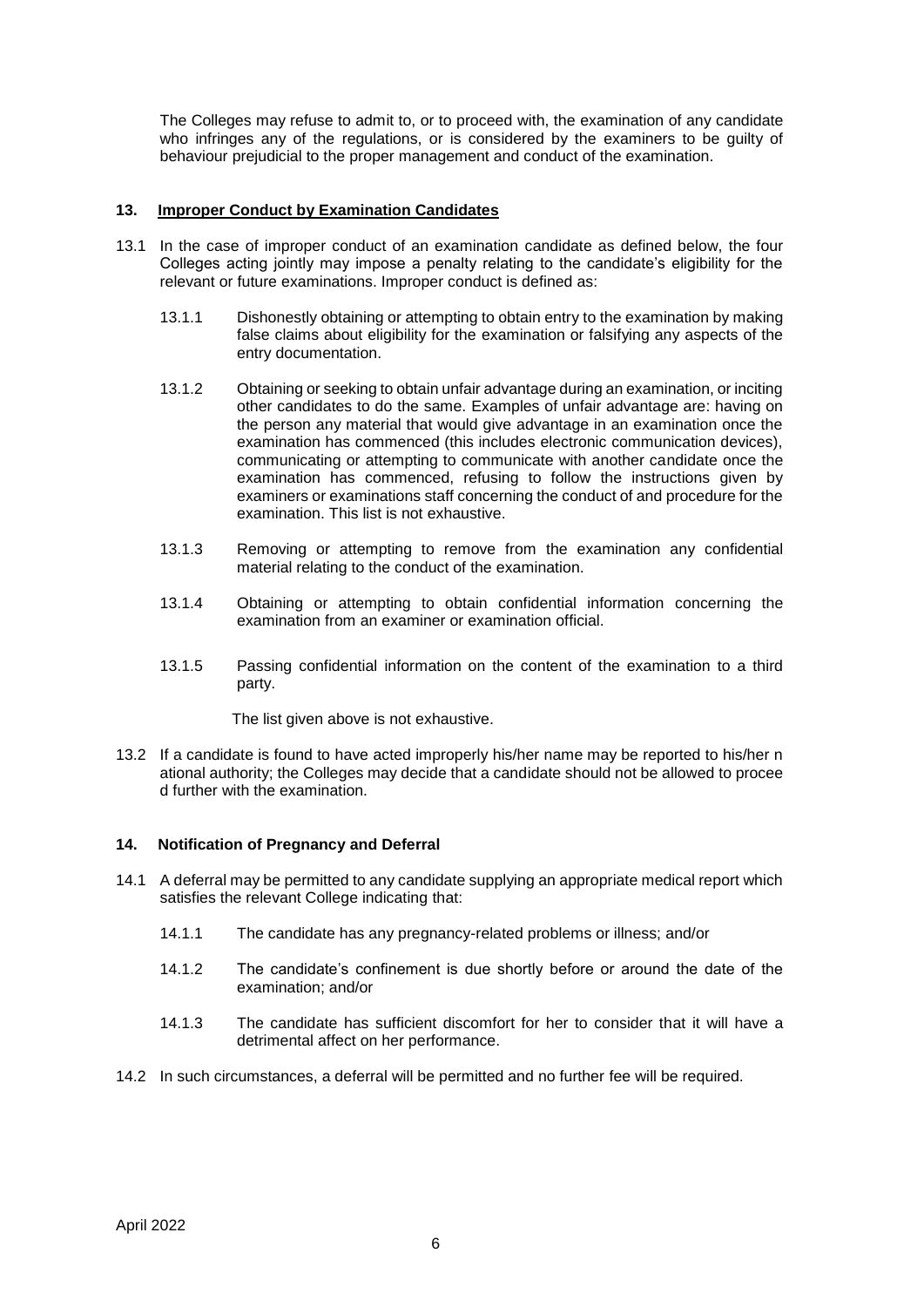14.3 Any candidate who does not inform the College of her pregnancy and is consequently unable to sit for that examination will not normally be allowed to defer this examination without submission of another fee.

**NOTE: These Regulations are under continual review. It is recommended that candidates keep in regular contact with their College to ensure that they have the most up-to-date information. Any changes will be announced on the College websites and [www.intercollegiatemrcsexams.org.uk.](http://www.intercollegiatemrcsexams.org.uk/)**